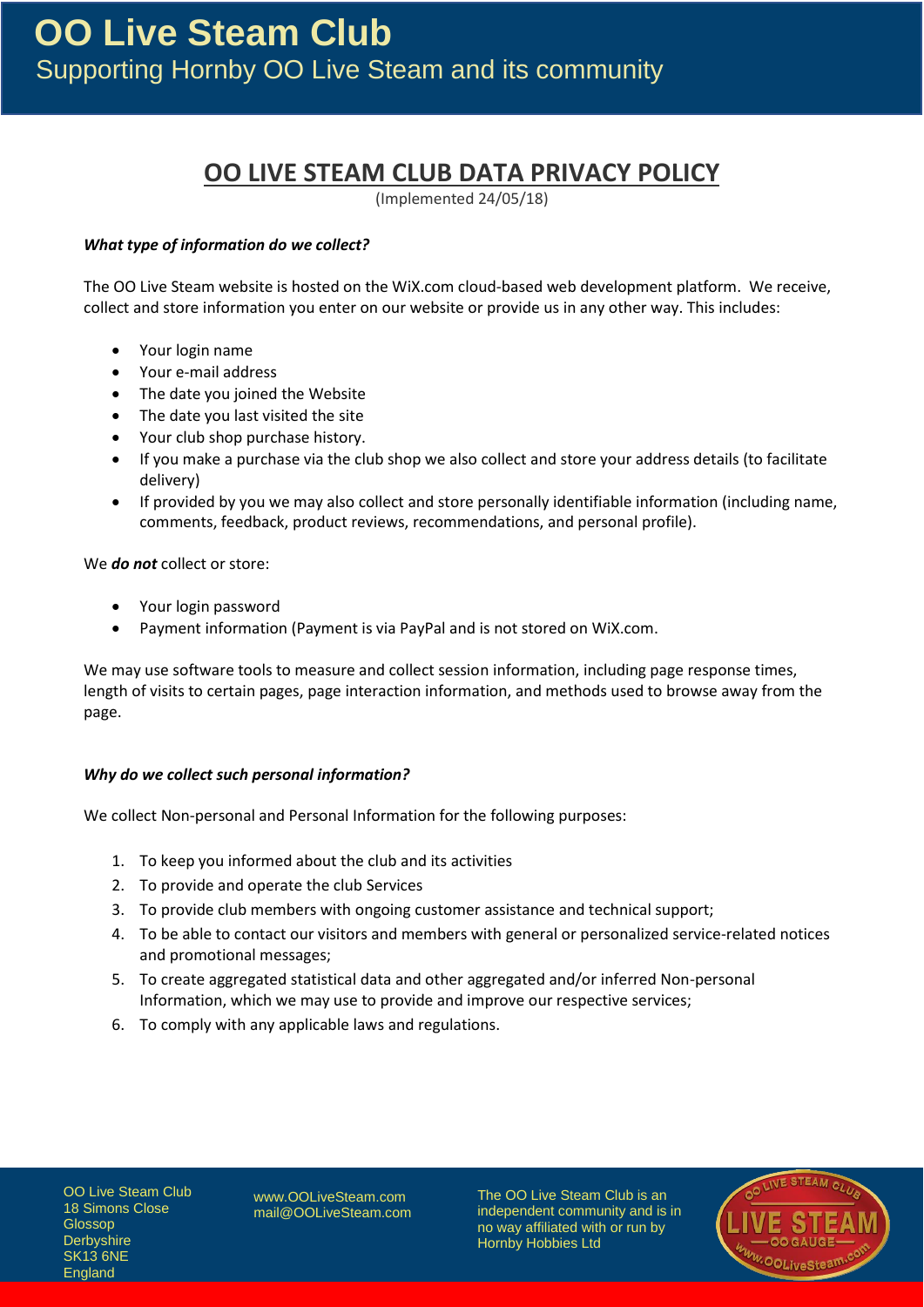## *How do we store, use, share and disclose our site visitors' personal information?*

Our website is hosted on the Wix.com platform. Wix.com provides us with the online platform that allows us to sell our products and services to you. Your data may be stored through Wix.com's data storage, databases and the general Wix.com applications. They store your data on secure servers behind a firewall.

All financial transactions are made via PayPal. PayPal is an online payment service that uses encryption software to allow people to make financial transfers between computers allowing individuals and businesses to transfer funds electronically.

Your personal information will be used for the specific reasons stated above only and will not be shared with, or sold to, any third parties.

## *How do we communicate with our site visitors?*

We may contact you to Notify you regarding your account or to troubleshoot problems with your account. To resolve a dispute To poll your opinions through surveys or questionnaires To send occasional newsletters To notify you of any new products relative to OO Live Steam To notify you of any new events relative to OO Live Steam Or as otherwise necessary to contact you to enforce our User Agreement or applicable national laws.

For these purposes we may contact you via email, telephone or text messages.

## *How do we use cookies and other tracking tools?*

A cookie is a small text file that a website saves on your computer or mobile device when you visit the site. It enables the website to remember your actions and preferences (such as login, language, font size and other display preferences) over a period of time, so you don't have to keep re-entering them whenever you come back to the site or browse from one page to another.

Information on cookies used by WiX.com can be accessed via this link <https://support.wix.com/en/article/cookies-and-your-wix-site>

Information on cookies used by Google Analytics.com can be accessed via this link <https://www.visitor-analytics.io/cookie-information/>

OO Live Steam Club 18 Simons Close Glossop **Derbyshire** SK13 6NE England

[www.OOLiveSteam.com](http://www.oolivesteam.com/) [mail@OOLiveSteam.com](mailto:mail@oolivesteam.com) The OO Live Steam Club is an independent community and is in no way affiliated with or run by Hornby Hobbies Ltd